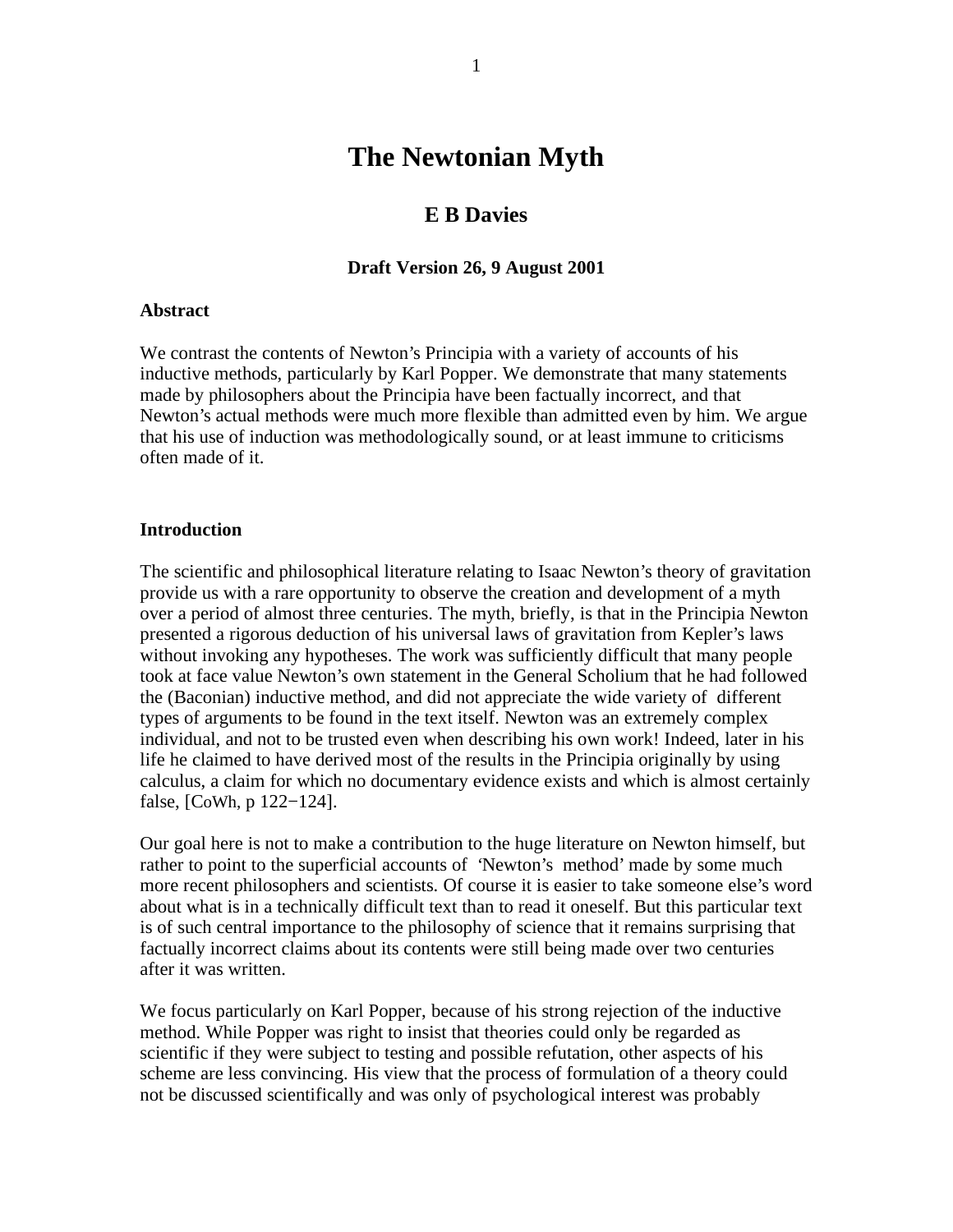heavily influenced by comments of Einstein, [Pop1, p 31−2]. The Principia shows that, in some cases at least, far more can be said. Newton's theory was indeed derived from phenomena using induction, and, as long as one accepted that this process was fallible and needed further tests to confirm the conclusions, there need be no objection to this. We mention that Newton's use of induction in 'Opticks' has been discussed by Worrall, and the present paper may be regarded as complementing his conclusions, [Wo]. In addition Norton has argued that, in spite of his own comments, Einstein did follow a recognisable method when searching for his general theory of relativity, involving a sequence of eliminative inductions, [Nor].

It is hardly likely that the present author will interpret correctly all aspects of the very complex and diverse structure of the Principia. Nor can we follow the entire development of the myth within the scope of this brief document. We have chosen instead to concentrate on a few particularly famous scientists and philosophers of science, mostly from before the discovery of relativity theory and quantum theory. These discoveries forced a radical re−evaluation of Newton's work, and have eventually enabled us to make a more measured assessment of what he actually did. But we shall see that the myths surrounding his work survived well into the twentieth century.

When one writes in detail about the contents of the Principia, it is necessary to be careful about which version one is referring to. It went through three Latin editions which were substantially different from each other, and was translated into English by Motte in 1729, as well as into several other languages. I will be using the new translation by Cohen and Whitman, which includes a substantial commentary and notes on the variations between the earlier editions. Large parts of Books 1 and 3 have been reworked in modern notation by Chandrasekhar, [Ch], one of the twentieth century authorities on astronomy, but his work is not regarded as being authoritative as historical scholarship, [CoWh, p 295]. When referring to later scientists and philosophers, I am forced by my own limitations to rely upon the English translations.

#### **Methodological Rules**

Newton starts the third edition of Book Three of the Principia with a section entitled 'Rules for the Study of Natural Philosophy'. There are four such rules, of which I quote the last, [CoWh, p796]:

In experimental philosophy, propositions gathered from phenomena by induction should be considered either exactly or very nearly true notwithstanding any contrary hypotheses, until yet other phenomena make such propositions either more exact or liable to exceptions.

A even fuller statement is found in the following extract from Query 31 of 'Opticks'.

And although the arguing from Experiments and Observations by Induction be no Demonstration of general Conclusions; yet it is the best way of arguing which the Nature of Things admits of, and may be looked upon as so much the stronger, by how much the Induction is more general. And if no Exception occur from Phenomena, the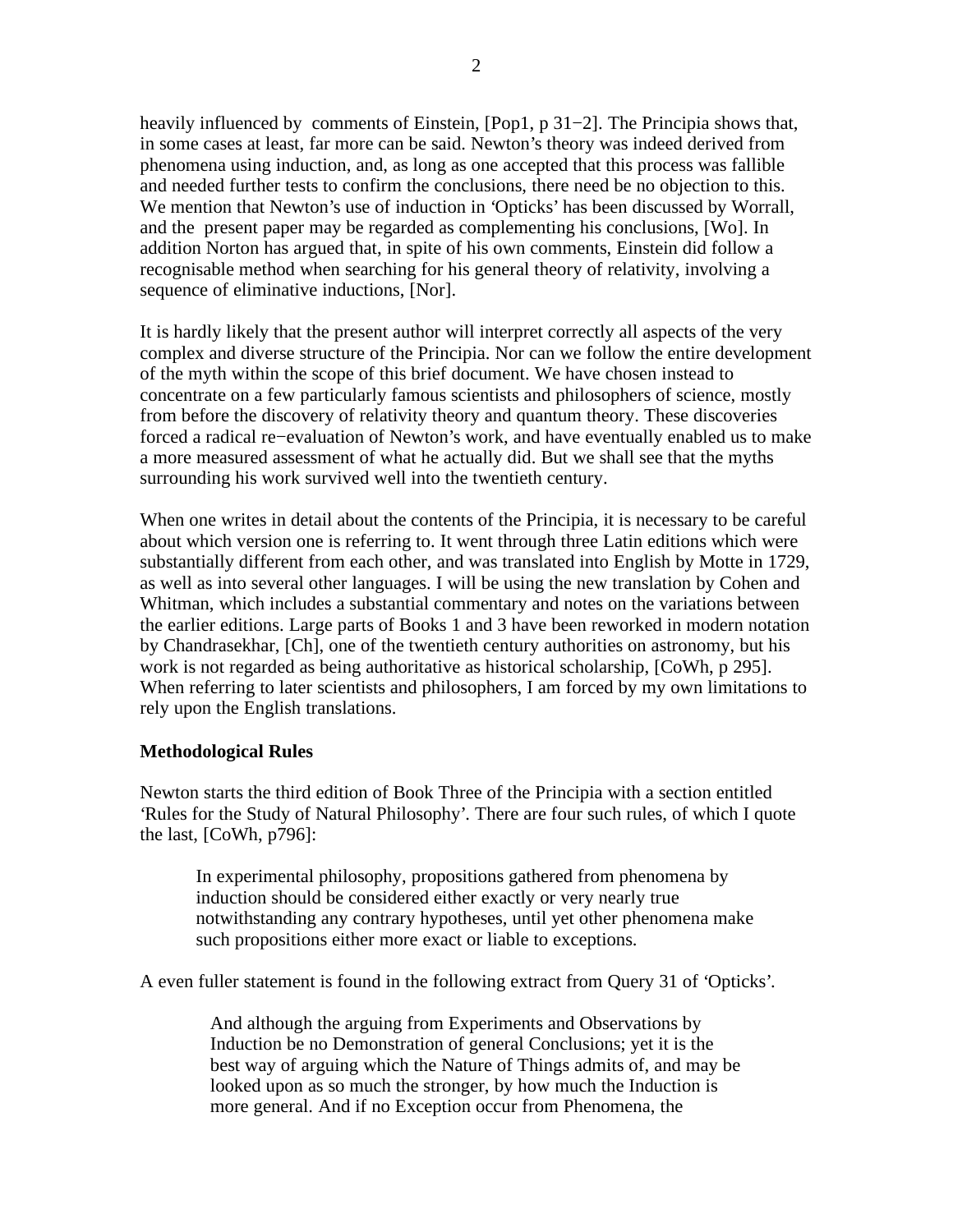Conclusion may be pronounced generally. But if at any time afterwards any Exception shall occur from Experiments, it may then begin to be pronounced with such exceptions as occur.

See [Wo] and [Ma] for discussions of these rules and of their historical origins. We claim that they are methodological rules in exactly the sense described by Popper in 'The Logic of Scientific Discovery', [Pop1, p 53].

Methodological rules are here regarded as *conventions*. They might be described as the rules of the game of empirical science. They differ from the rules of pure logic as do the rules of chess, which few would regard as part of *pure* logic.

There are three arguments in support of the view that Popper is describing ideas which Newton had been using two and a half centuries earlier. The first is the structural similarity of Newton's Rule 4 to the following rule of Popper

Once a hypothesis has been proposed and tested, and has proved its mettle, it may not be allowed to drop out without 'good reason'. A 'good reason' may be, for instance: replacement of the hypothesis by another which is better testable; or the falsification of one of the consequences of the hypothesis.

The second is that all of Newton's rules and the above rule of Popper are expressed using modal verbs, and are not the direct statements which would be appropriate for laws of nature or of logic. The third is the fact that Newton originally called the first two hypotheses and only later renamed them rules, adding the third and fourth; clearly his use of the word 'rule' was carefully considered.

There is evidence in the 'Rules' section of Book 3 that Newton's Rule 1:

No more causes of natural things should be admitted than are both true and sufficient to explain their phenomena.

was associated with a logically quite distinct *belief* about the real world. This is Newton's statement 'For nature is simple and does not indulge in the luxury of superfluous causes'. Strictly speaking science does not need such a belief, since research will ultimately establish whether or not it is valid. In the biological sciences the *belief* is definitely false, but the *rule* is still used (scientists were right to try to explain inheritance in terms of genes even though the idea of a gene has become far less easy to pin down since the unravelling of the genetic code in DNA). However, it may safely be assumed that Newton, in common with almost all current physical scientists, did actually hold the belief.

It appears that Newton did not regard induction as a law of nature or of logic, since he stated that conclusions reached using Rule 4 were subject to later reconsideration. Popper put himself in an exposed position by comparing the methodological rules of science with those of chess. He could then not criticise Newton's reference to induction in Rule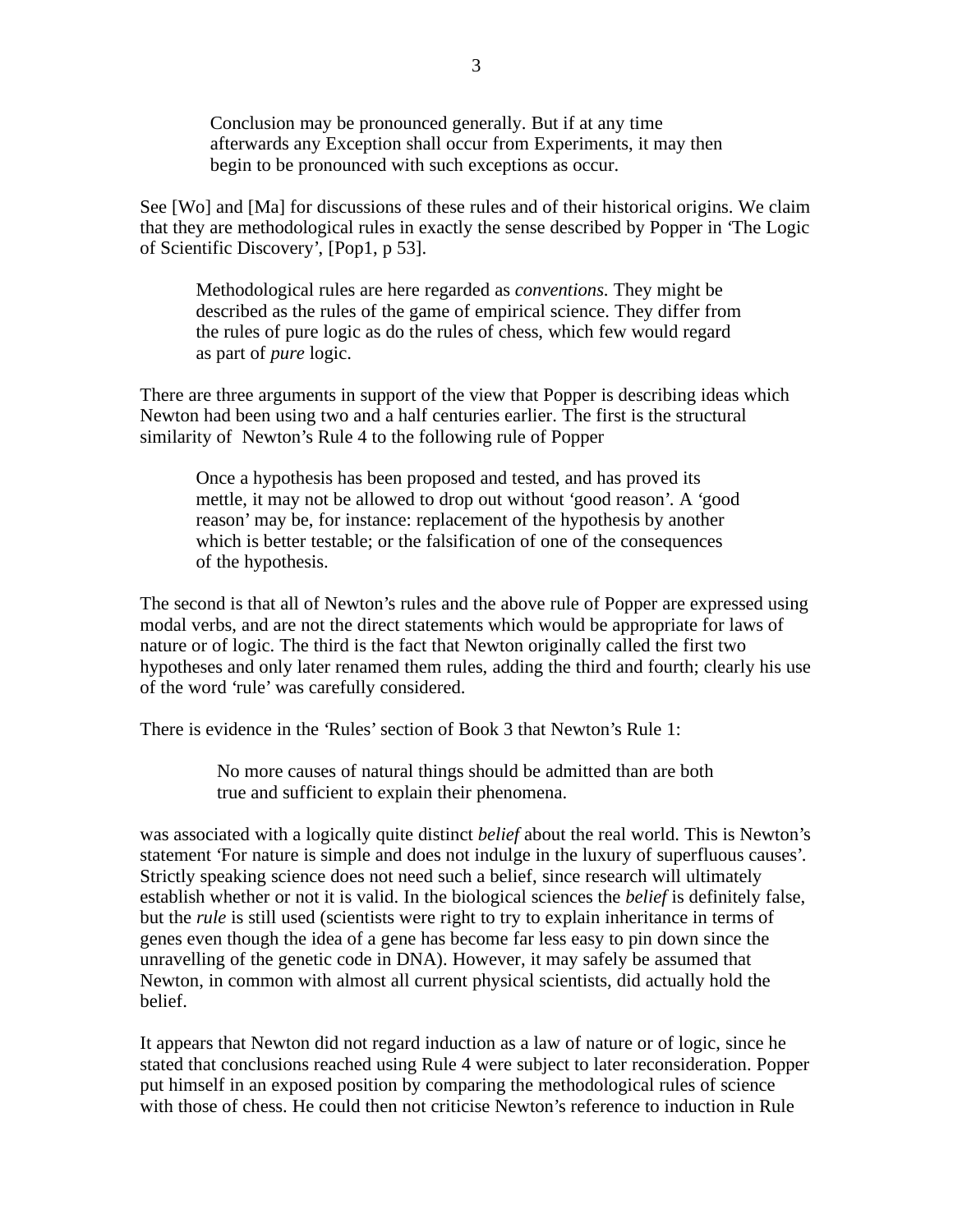4, any more than a chess player could criticise the rules of checkers, unless he were able to prove that it involved a logical inconsistency (such as a putative rule in chess which stated that the game must start with White moving his queen). The fact that conclusions reached using Rule 4 were stated to be provisional overrules a criticism of induction used by Popper in a different context, [Pop1, p 253−4]. Nor could Popper easily argue that Newton's rules were less fruitful than his own for the development of science: Newton used his rules extensively and explicitly in the Principia, and they were, to say the least, highly successful.

# **Popper's Misinterpretation of the Principia**

Popper's rejection of the inductive method is well known, as is the fact that Newton claimed to base his 'Principia Mathematica' upon this method, following the general custom of members of the early Royal Society of London. One might have thought, therefore, that Popper would have subjected Newton's claim to careful analysis. If one looks through two of Popper's major books, 'The Logic of Scientific Discovery' and 'Conjectures and Refutations', 1 one finds remarkably few references to Newton. Sometimes Popper refers to Newton's theory and sometimes he attacks statements or beliefs which he attributed to Newton. He identifies Kant's error concerning the absolute truth of Newton's theory, but follows Kant in many other respects. His references to Newton have a lack of sharpness, and we argue that during most of his life he relied mainly on second–hand sources such as Hume and Kant.<sup>2</sup>

Although this may be surprising at first sight, it has to be remembered that professional Newtonian scholarship did not exist in 1934, when Popper wrote the original German version of 'The Logic of Scientific Discovery' and only started to develop in a serious way from the end of the 1950s, after he had written most of his major works. His knowledge of the details and historical background of the texts was probably similar to that of most of his contemporaries.

Popper rarely mentioned the Principia even indirectly, and we will see that he made demonstrably incorrect statements about what it contained. <sup>3</sup> Let us consider what he wrote in Chapter 8 of 'Conjectures and Refutations', published in 1958. The most important section surrounds the following passage, [Pop2, p 185]:

Newton himself asserted that he had wrested its functional principles from experience by *induction*. In other words, Newton asserted that the truth of his *theory* could be logically derived from the truth of certain *observation−statements*. Although he did not describe these observation− statements precisely it is nevertheless clear that he must have been referring to Kepler's laws, the laws of the elliptic motions of the planets.

It is possible to claim that the context indicates that Popper was summarising Kant's views in this paragraph, rather than stating his own. In this interpretation my comments

<sup>&</sup>lt;sup>1</sup> First published in 1934 and 1963 resp.

<sup>&</sup>lt;sup>2</sup> The latter wrote two scientific books, 'The General Natural History of the Heavens' and 'Physical Monadology' in the 1750s, prior to his main philosophical period.

 $3$  We will discuss the very different conclusions to be drawn from 'The Self and Its Brain' below.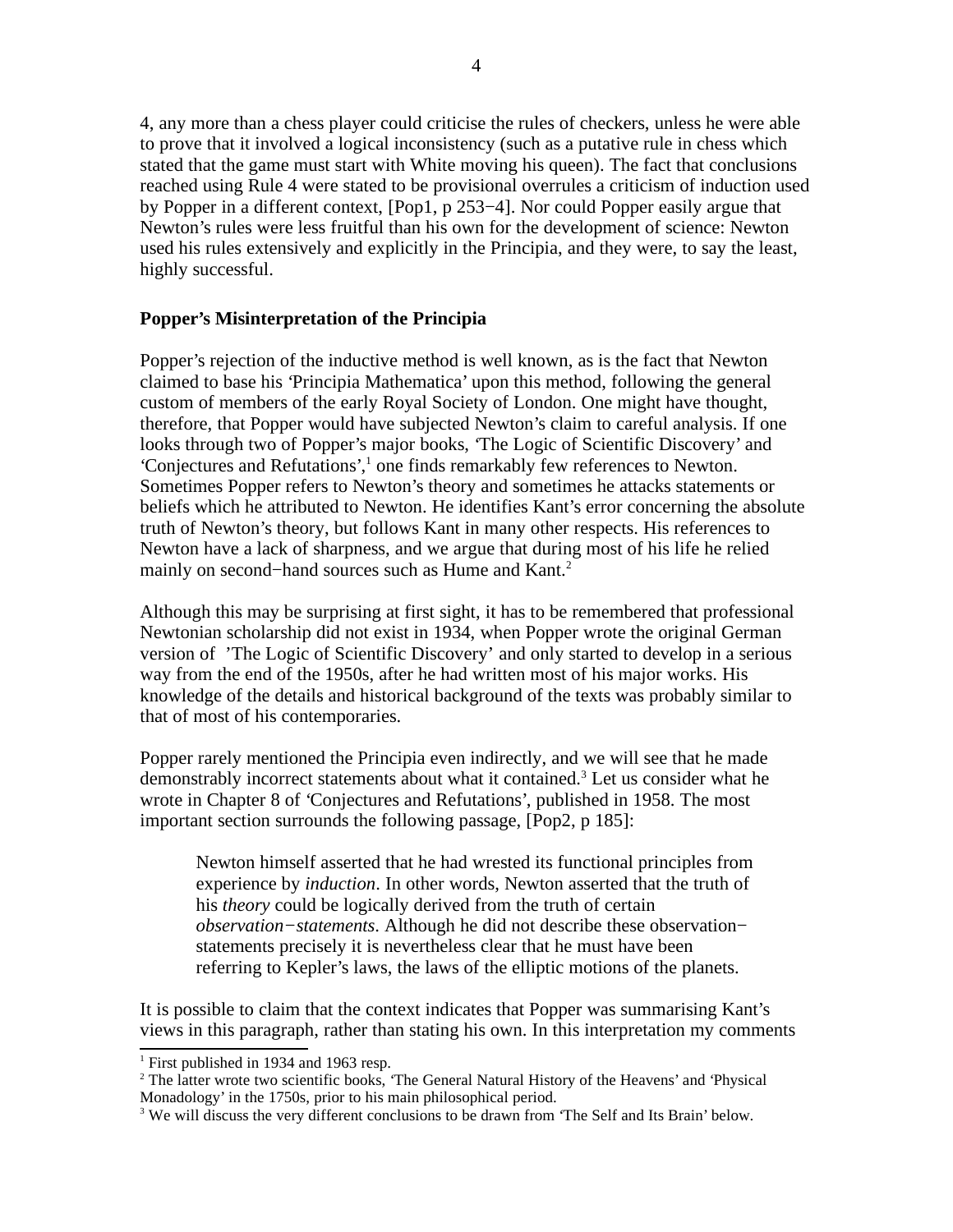below would have to be read as a criticism of Kant (as interpreted by Popper) rather than of Popper himself. But Popper made no attempt to contrast the passage with the actual contents of the Principia. In the following pages he did criticise the idea that Newton's theory was based upon induction, but only by emphasising the parts played by Copernicus, Brahe and Kepler in its generation. I will adopt the simpler, direct interpretation of the passage as expressing Popper's own beliefs about the Principia.

I will take these sentences in reverse order, starting by comparing the final sentence with what is actually written in the Principia. There was in fact a very substantial amount of explicit data in Book 3. For example in the opening Phenomena section the periods of the four satellites of Jupiter are given together with four different methods of estimating their distances from the centre of Jupiter. These are compared with the results calculated according to Newton's theory. There is also a table of the orbital periods of the six planets and determinations of their mean distances from the Sun according to both Kepler and Boulliau. These are again compared with the predictions of his theory. Not only is Book 3 full of tables of data, but the text contains many discussions of the degree of relationship between the data and his theory. This is particularly full in the case of the Moon, where the theory did not fit very exactly with the predictions of the inverse square law and Newton considered various reasons for this. In the end he had to make the *judgement* that the discrepancy was a technical one which would eventually be explained within the scope of his general theory.<sup>4</sup>

An apologist might argue that most astronomical data are not observation−statements in the sense of Popper, but rather the conclusions of chains of theoretical arguments combined with observations. A typical example of this, announced by Roemer in 1676, was that a substantial anomaly in the apparent motions of the satellites of Jupiter needed to be corrected by reference to the finite speed of light and the variation in the distance between the Earth and Jupiter. But almost all scientific facts can be criticised in this way, until one ends up arguing that one cannot regard the contents of a letter as referring to facts: one only has inferences from the patterns of black and white light entering one's eyes. This is of course correct, but such comments are not of great interest precisely because of their universality. Science progresses by developing increasingly sophisticated views of what should be regarded as laws and as observations; both necessarily involve layers of interpretation accepted from the work of previous generations, and both may need later reconsideration.

Popper repeats the myth that Kepler's law of elliptic orbits was a key ingredient in Newton's derivation of the inverse square law of gravitation, a myth which is still widespread at the present time. In fact, as Chandrasekhar and others have remarked, he does not use it at all in Book 3 of the Principia, [Ch, p 355]. The inverse square law is, indeed derived from the ellipticity of *hypothetical* orbits in Book 1, Proposition 11, but this is the purely mathematical part of the Principia. In Book 3, which considers the *actual* planetary orbits, the law of elliptical orbits is *derived* in Proposition 13, but only after the inverse square law has been proved by quite different methods. <sup>5</sup> Nor does

<sup>4</sup> An adequate explanation had to wait until the 1750s and the more systematic use of calculus.

<sup>&</sup>lt;sup>5</sup> The derivation is based upon Book 1 Proposition 13 Corollary 1, but the validity of this argument has been seriously questioned, [CoWh, p 135−136]. Opinions vary between considering the proof wholly fallacious to maintaining that it has a minor flaw of omission. Whichever is the case, Johann Bernoulli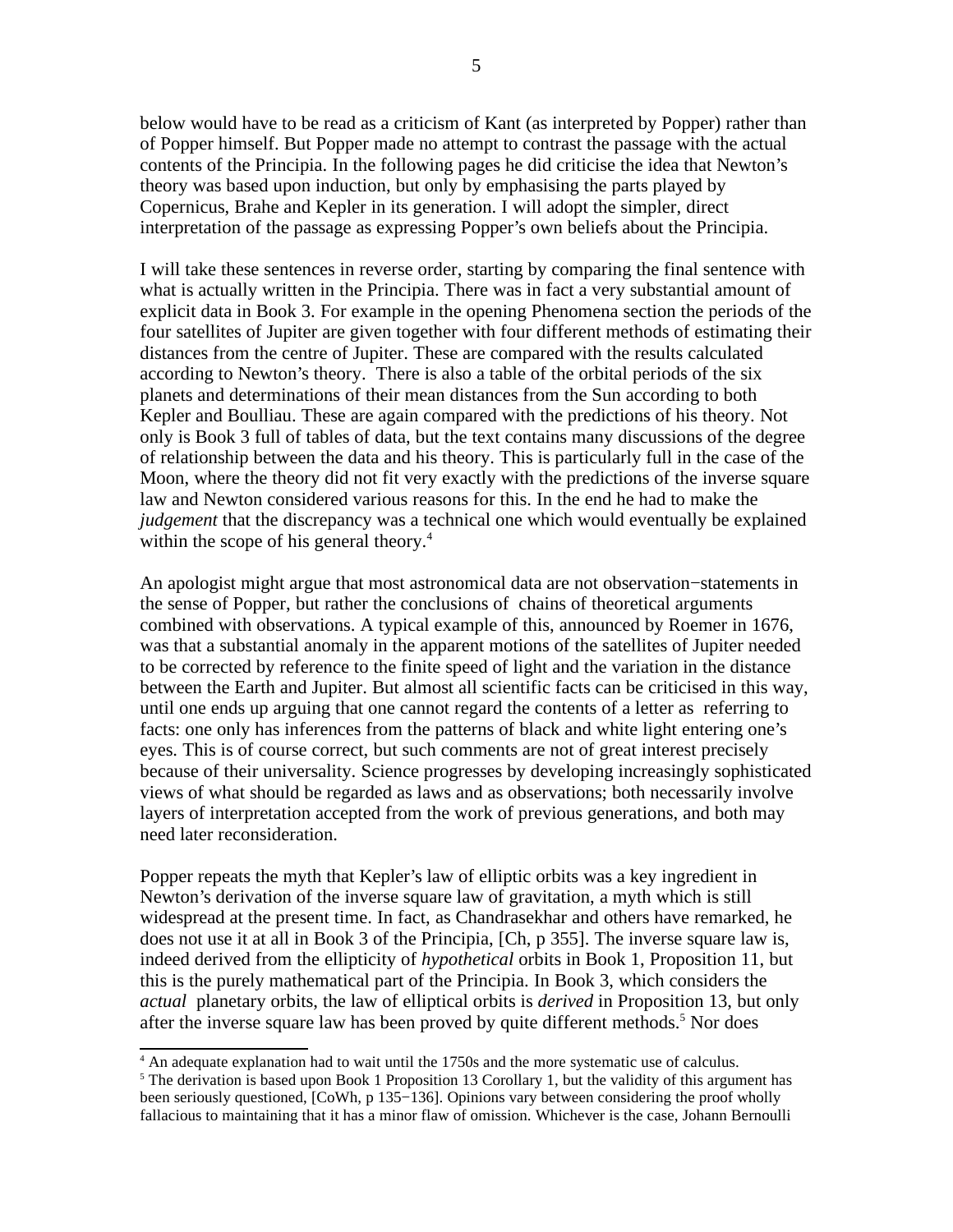Newton attach any great importance to this proposition. The reason is clear: measuring the differences between circles and ellipses of very small eccentricity would not provide the sharp physical evidence which Newton sought. So as a matter of physics, Newton did not depend on Kepler's law of elliptic orbits.

Let us next consider Popper's claim that Newton purported to give a logical proof of his theory from the observational facts. In fact as Rule 4 above and the whole text of the Principia shows, Newton was always highly aware of the need to consider discrepancies between his theory and observations very thoroughly. Nowhere is there a suggestion that the use of the inductive method leads *logically* to the laws which he derives as Popper suggests. In fact I have failed to find any trite syllogistic arguments in the Principia of the type which Popper quotes from Hume; Newton's thoughts operated at a far higher level. It appears likely from text later in Chapter 8 that when Popper wrote the second sentence of the above quotation he was in fact relying upon the writings of Hume and Kant.

It is of course true that Book 1 of the Principia is deductive on style, but this is hardly surprising since it is basically pure mathematics. In the General Scholium added to the third edition, Newton criticises those who feign (i.e. unnecessarily adopt) hypotheses. Among such he surely included the questionable status of the ether and an explanation of how forces could act at a distance, which he himself never managed to resolve. Newton was entirely justified in trying to separate the mathematical and predictive success of his theory from hypotheses concerning the justification for action at a distance. Many of his critics could not accept any theory which involved such an action, [Co, p 32, 131], [CoWh, p149−155], and Newton himself tried in vain to find a mechanical explanation for it. He chose his deductive *style* to make it more difficult for readers to reject his conclusions, [CoWh, p 195−6], and in this he was (eventually) extremely successful.

The first statement in the quotation from Popper is a reference to an assertion in the General Scholium, discussed below. In the remainder of this section I will provide evidence that Newton employed a wide variety of different scientific methods, and that his reliance on induction is much less exclusive than is usually believed and than Newton himself claimed. When it came to the main text of the Principia, Newton used whatever argument was most likely to convince his readers. 6 In many places Newton considered alternative explanations and then ruled out all except one on the basis that they did not fit the astronomical data, exactly as Popper would like him to have done.

As a typical example Newton considered the effect of several different simple central force laws (Book 1 Proposition 45, Examples 1−3) on small perturbations of circular orbits. He then showed that the apsides move from one orbit to another by an amount which depended very sensitively on the particular force law considered. In Book 3 Proposition 2 he finally inferred that the planets move under an inverse square law of force by using the fact that their apsides do not move. He clearly knew that Proposition 45 only considered some particular, simple force laws and that Proposition 2 was not an ab initio logical deduction but the choice of one out of a few simple alternatives. This

considered it desirable to publish his own correct proof in 1710.

<sup>&</sup>lt;sup>6</sup> In a footnote to 'Conjectures and Refutations' on page 107, Popper did state that Newton indeed made many hypotheses, referring particularly to his 'Opticks', but he did not expand on this comment.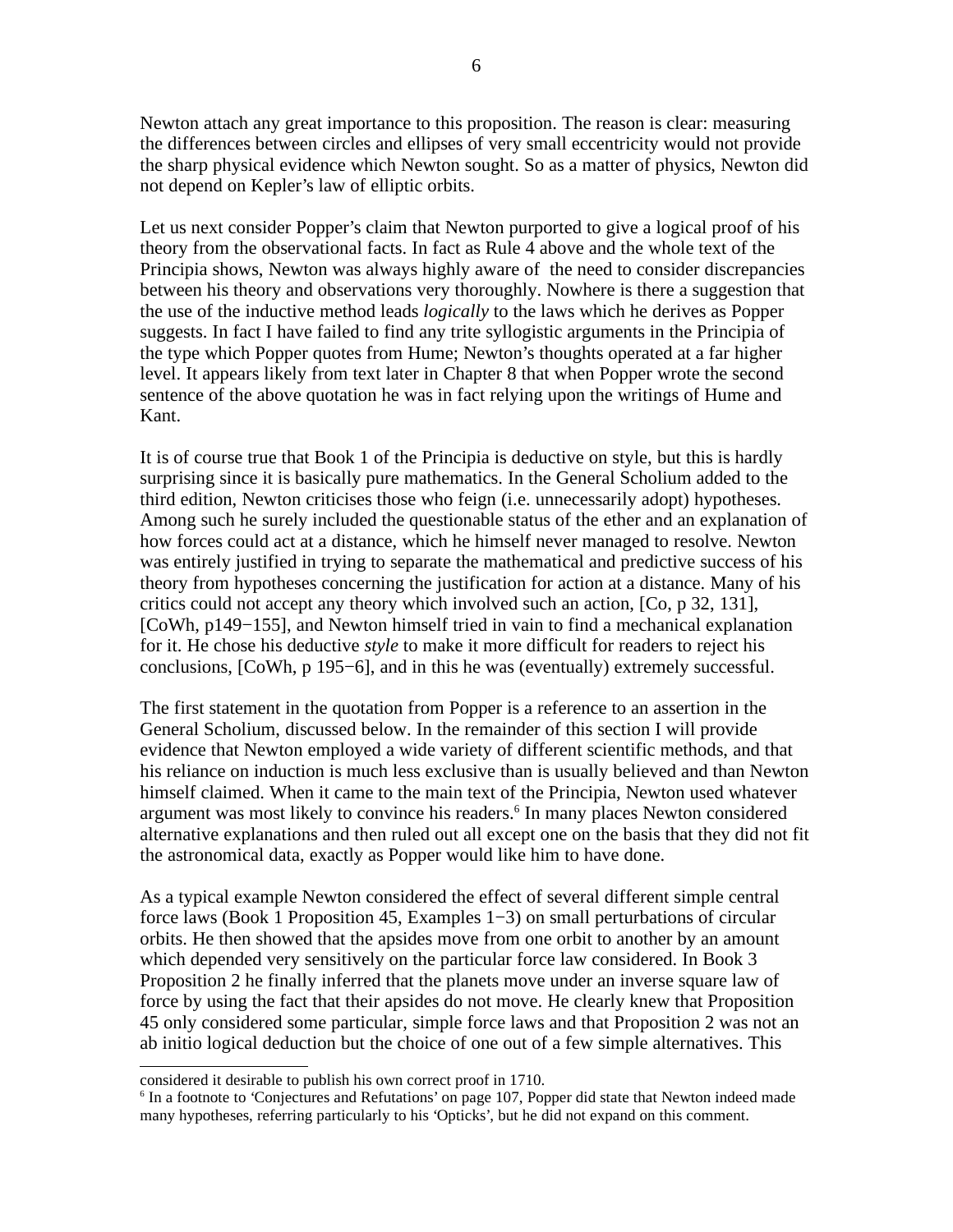was available for anybody to see. His other proof of the inverse square law in Proposition 2 was based upon Kepler's 3/2 law and Proposition 4 of Book 1, *which dealt only with circular orbits*. Newton regarded this as less compelling, but he was not beyond drawing approximate conclusions from approximate descriptions of the planetary orbits. As an approximation it is completely convincing, but he could not have thought that it was a logically conclusive proof. Cohen and Smith have argued that the Principia consists of a series of successive approximations on the way to his final universal law of gravitation rather than a process of logical deduction, [Sm].

Having established to his satisfaction that there was a universal inverse square law of gravitation, Newton next turned to the question of whether the gravitational force was proportional to the masses of the bodies concerned. Proposition 6 of Book 3 states [CoWh, p 806]:

### *That all bodies gravitate toward each of the planets, and at any given distance from the centre of any one planet the weight of any body whatever toward that planet is proportional to the quantity of matter which the body contains.*

Others have long since observed that the falling of all heavy bodies toward the earth (at least on making an adjustment for the inequality of the retardation that arises from the very slight resistance of the air) takes place in equal times, and it is possible to discern that equality of the times, to a very high degree of accuracy, by using pendulums. I have tesed this with gold, silver, lead, glass, sand, common salt, wood, water, and wheat. I got two wooden boxes, round and equal. I filled one of them with wood, and I suspended an equal weight of gold (as exactly as I could) in the centre of oscillation of the other. The boxes, hanging by equal eleven−foot cords, made pendulums exactly like each other with respect to their weight, shape and air resistance. Then, when placed close to each other [and set into vibration], they kept swinging back and forth together with equal oscillations for a very long time. Accordingly, the amount of matter in the gold (by book 2, prop. 24, corols. 1 and 6) was to the amount of matter in the wood as the action of the motive force upon all the gold to the action of the motive force upon all the [added] wood – that is, as the weight of one to the weight of the other. And so it was for the rest of the materials. In these experiments, in bodies of the same weight, a difference of matter that would be even less than a thousandth part of the whole could have been clearly noticed.

The above passage is worthy of careful analysis. Newton was well aware of the difference between the mass (quantity of matter) and weight of a body, but his Definition 1 of Book 1, [CoWh, p 403], is not very revealing, and has been much discussed, [CoWh, p89−95]. He had already investigated the speed of oscillations of pendulums in Book 2, Section 6, [CoWh, p 700] and conducted a series of experiments to determine the effect of air resistance. It was common knowledge since the time of Galileo that, if one could neglect the effects of air resistance, bodies of different masses fell together and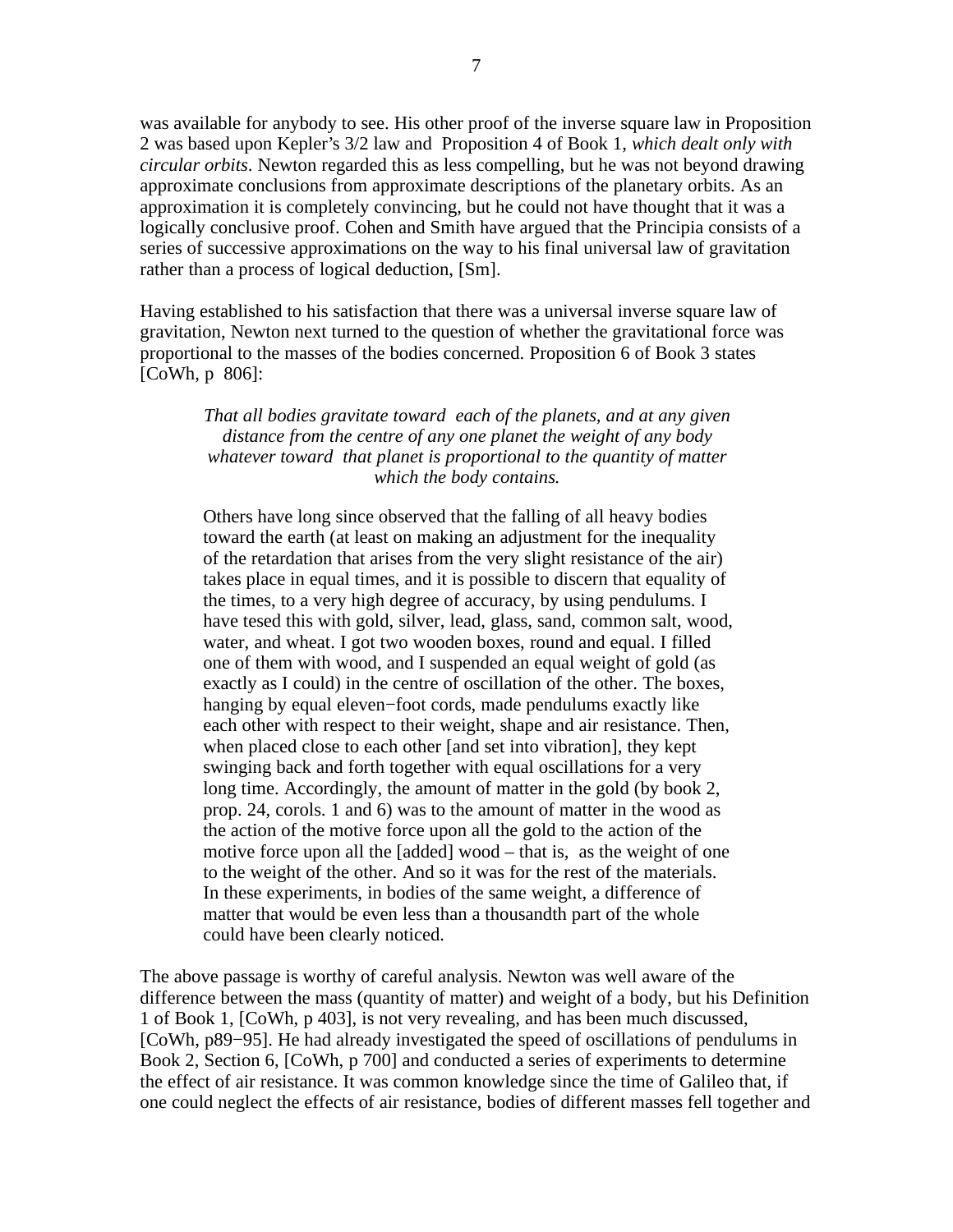the period of a pendulum depended only on its length. These facts established that the inertial and gravitational masses were equal. So what is the purpose of the last part of the above paragraph? It appears that Newton was facing the following issue: it was possible that the gravitation constant G in the universal law

$$
F\!\!=\!\!Gm_1m_2\,/\,r^2
$$

depended upon the material of which the bodies concerned are made, and that this did not show up in the astronomical data because all the planets and satellites have more or less the same composition. The above experiments provided evidence that for a range of materials G is indeed a constant.

Everything written in the quoted paragraph matches the modern scientific method of forming a hypothesis, considering how to test it, and then carrying out the experiment. Newton started from a generally agreed rule, discovered by Galileo, that bodies fall under gravity at a rate which does not depend on their composition apart from the effects of air friction. He then devised the *most critical test of the relevant law which he could*, compensating for air resistance by putting two different materials in boxes of exactly the same size and shape. Since he was not able to measure time very accurately he used these boxes as weights at the ends of pendulums of equal length. The experiment was beautiful in that no timing was needed  $-−$  the null result that the two pendulums oscillated in step with each other proved that the two materials had the same ratio between their inertial and gravitational masses. He finally repeated the experiment with several different materials obtaining the same null result on each occasion. In further support of the claim that this was an instance of hypothesis testing, it should be mentioned that the very special apparatus used would only yield results accurate to one part in a thousand in the particular case in which the pendulums oscillated in step, that is in which the inertial and gravitational messes were indeed equal.

Of course Newton only carried out a finite number of comparisons and only demonstrated the equality to one part in a thousand. He knew that he was not giving a logical proof and on many such occasions referred explicitly to his rule of inductive generalization. Scientists do exactly the same today, in the twenty−first century. The equality of the inertial and gravitational masses is assumed in Einstein's theory of relativity, which been tested as a whole, but the possibility that technetium (say) might deviate extremely slightly from the usual law is simply disregarded for obvious reasons: once one has a certain amount of evidence for a belief there are more interesting things to do than to simply keep on seeking more. It is, of course, entirely possible that we may one day regret this omission.

In Proposition 4 of Book 3 Newton performed some fairly convincing calculations to prove that the centripetal force which keeps planets in their orbits is the same as the gravity which controls the motion of projectiles and pendulums on the Earth. In the present age of satellites and aircraft it takes an effort for us to realize that this was by no means obvious, but people in the seventeenth century had no evidence that gravity extended further than a few hundred metres above the ground, while the centripetal forces which kept heavenly bodies in their orbits operated at distances of between hundreds of thousands and hundreds of millions of kilometres. Following this proposition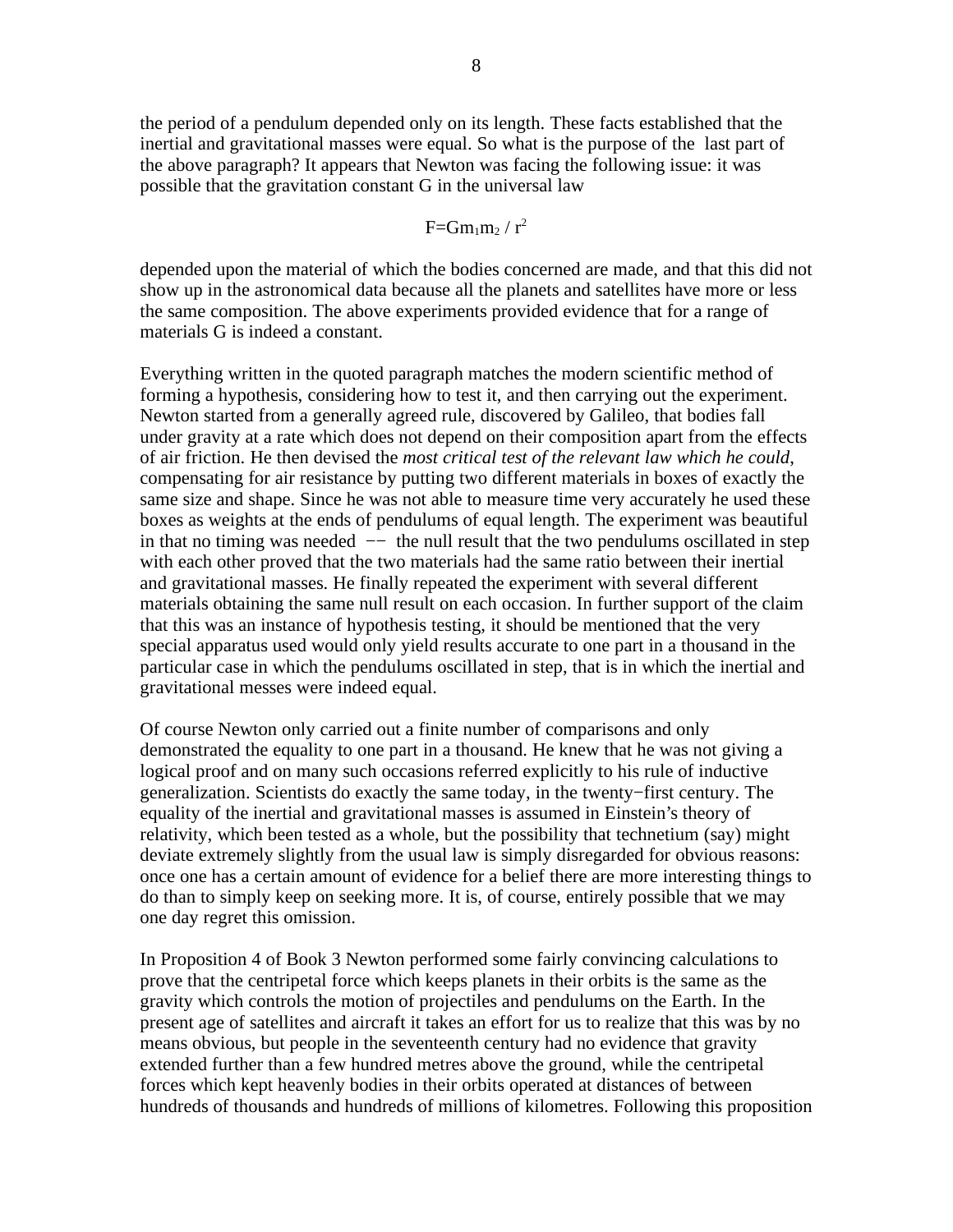Newton inserted a Scholium, [CoWh, p 805], in which he discussed the identity of the two forces more fully. He imagined several further moons of the Earth, one of which was orbiting just above the tops of the mountains. By the universal inverse square law which he had discovered it would be subject to his new centripetal force. Since it was very close to the Earth it would also be subject to the normal force of gravity. If these were not the same then they should be added together to give a combined force twice as great as gravity. If now the moon were deprived of its orbital motion, it would fall to Earth with twice the speed of normal objects, a conclusion which he regarded as absurd. The above argument is clearly a *thought experiment*, a genre which became very popular in the twentieth century as a means of teasing out paradoxical consequences of laws. My point in mentioning it here is to emphasise that it bore no relationship with his stated philosophy of sticking strictly to what could be deduced from phenomena without the use of hypotheses.

Newton's sophistication of thought was well demonstrated when he discussed the explanation for the tides, [CoWh, p 877]. He discussed the problems associated with the flows of large bodies of water into and out of channels, and explained his criteria for selecting the locations which were likely to provide the most accurate evidence of the effect of the moon and sun. These arguments involved careful *judgements* about which data to accept and which to reject, judgements which were not supported by any propositions or inductions, because the complexities of geography did not permit this.

I have written above that Newton did not depend upon Kepler's law of elliptical orbits when considering the planets. After he had established the inverse square law for gravitation and proved that bodies, in particular comets, must move in conical orbits, [Book 3, Proposition 40], he devised a method for determining the trajectory of a comet from three given observations, assuming that the orbit was a parabola, [Book 3, Proposition 41]. This was a rather weakly stated hypothesis at this stage since it was a priori possible that most comets move in hyperbolic orbits; Newton alluded to it on page 895, writing

Unless I am mistaken, comets are a kind of planet and revolve in their orbits with a continual motion … Hence if comets revolve in orbits, these orbits will be ellipses … so close to parabolas that parabolas can be substituted for them without sensible errors.

But he did not prove anything here. *After* applying his method of determining the supposedly parabolic orbit to the comet of 1680, with data provided by Flamsteed, he wrote (p 909)

Finally, in order to establish whether the comet moved truly in the orbit thus found, I calculated – partly by arithmetrical and partly by graphical operations – the places of the comet in this orbit at the times of certain observations, as can be seen in the following table. (The table confirms his predictions to within a few minutes of arc.)

What better illustration could anyone ask of the method of testing a conjecture (that the orbit was indeed a parabola) by comparing predictions based on the conjecture with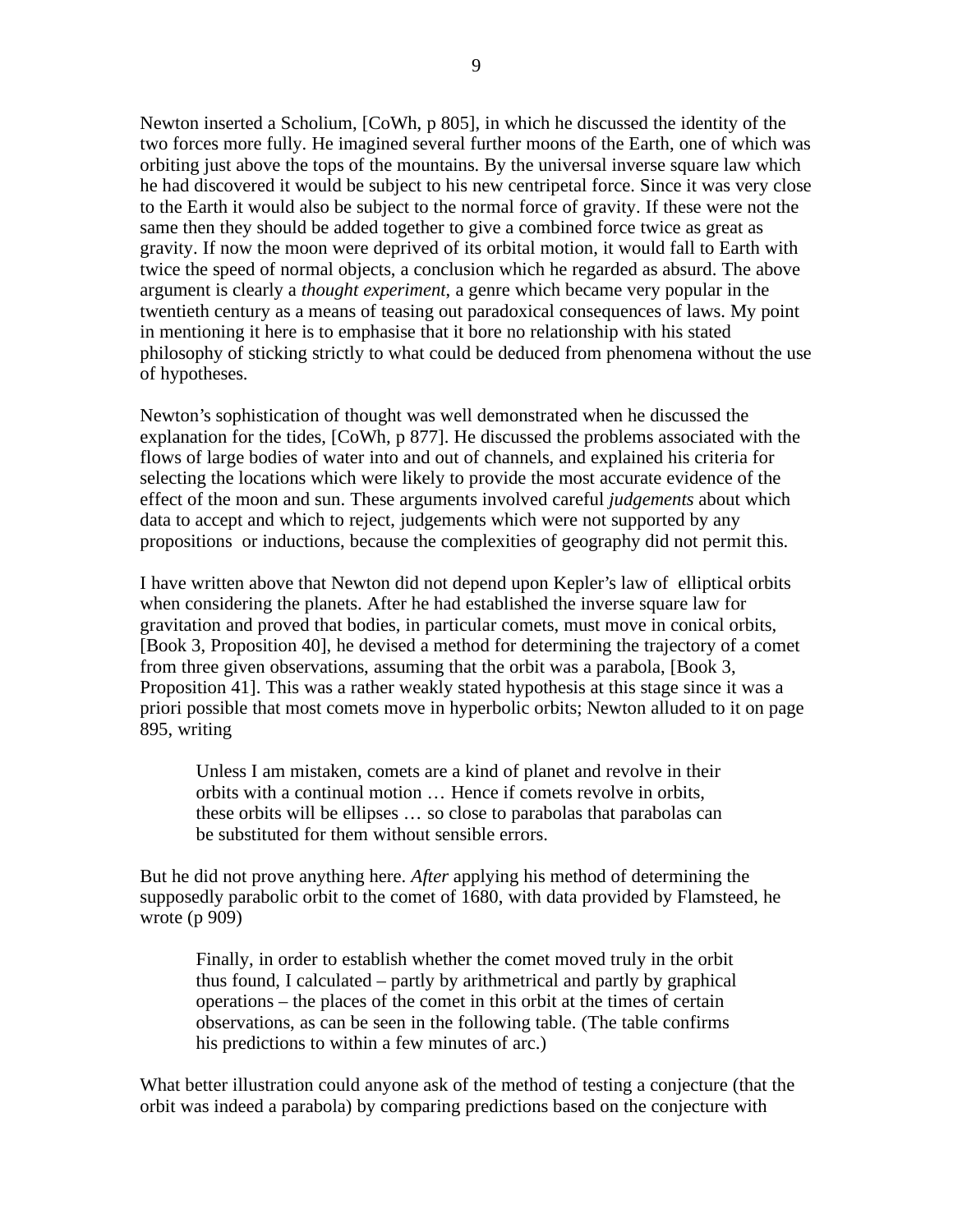observations not already used to determine the free parameters of the equations? Not yet satisfied, he then quotes further observations and calculations by his 'fellow countryman Halley', confirming yet again the predictions of his theory. This must be regarded as a major success of his theory, since the orbits of the comets are extremely eccentric, unlike those of the planets.

As a final example of Newton's flexibility of approach one may look at the last pages of Book 3, where he discussed the nature of cometary tails. Here Newton abandoned the deductive style, and instead launched on a long discussion of various opinions about their nature, and the difficulties involved in each of them. The discussion is full of references to observations by various people, and a remarkable amount of detail is recorded. This section clearly shows how Newton thought about a subject which was still incomplete, as opposed to how he chose to present a theory when it had all been worked out. One finds an exactly parallel schism between the way scientists talk to each other today and how they choose to write up their work for publication.

#### **Other Comments of Popper**

In 1977 Popper and Eccles published 'The Self and Its Brain', a work in which the contributions of the two authors are fortunately kept quite distinct. In this book Popper refers twice to the Principia. I quote a passage which is remarkable for its inconsistency with my previously quoted, and earlier, passage of his, [PoEc, p 190].

(a) (Newton) believed that his laws of motion were obtained by

- induction from the phenomena.
- (b) He admitted that induction was not a valid proof.

Popper's words 'admitted' and 'valid proof' in (b) suggest that Newton had been driven back to a defensive position with which he was not really satisfied. But the evidence and historical scholarship do not support this. Newton was very cautious not to suggest that data of limited accuracy could yield a *logical* proof of the truth of his laws, and even emphasised that mathematics is exact but nature is not, [Book 2, Prop 48, p 772], [Co, p92]. Perhaps (b) should be redrafted as 'Popper admitted that Newton had not claimed that induction led to a logically irrefutable proof'.

Popper's statement (a) would be accurate if the word 'believed' were changed to 'claimed'. It is dangerous to suggest that someone as brilliant as Newton was not aware that the third edition of the Principia contained three explicitly labelled hypotheses, and that the actual methods used in the Principia were much more varied that he admitted in the General Scholium. This Scholium has been much discussed, [CoWh, p 274−292], and the idea that Newton held mistaken beliefs about the contents of his own work, [PoEc, p 175], is the least plausible explanation for what he wrote. Most likely he was contrasting his working methods as strongly as possible with those of the Cartesians. By their standards he did indeed 'not feign hypotheses', [Co p100, 106], [Cl, p270]. Newton was also declaring his position in the bitter disputes which arose within the Royal Society after the publication of the first edition of the Principia between the 'naturalists' (for whom the patient collection of observations was the primary goal) and the 'mathematicians' (for whom observations were only a stage on the way to a mathematical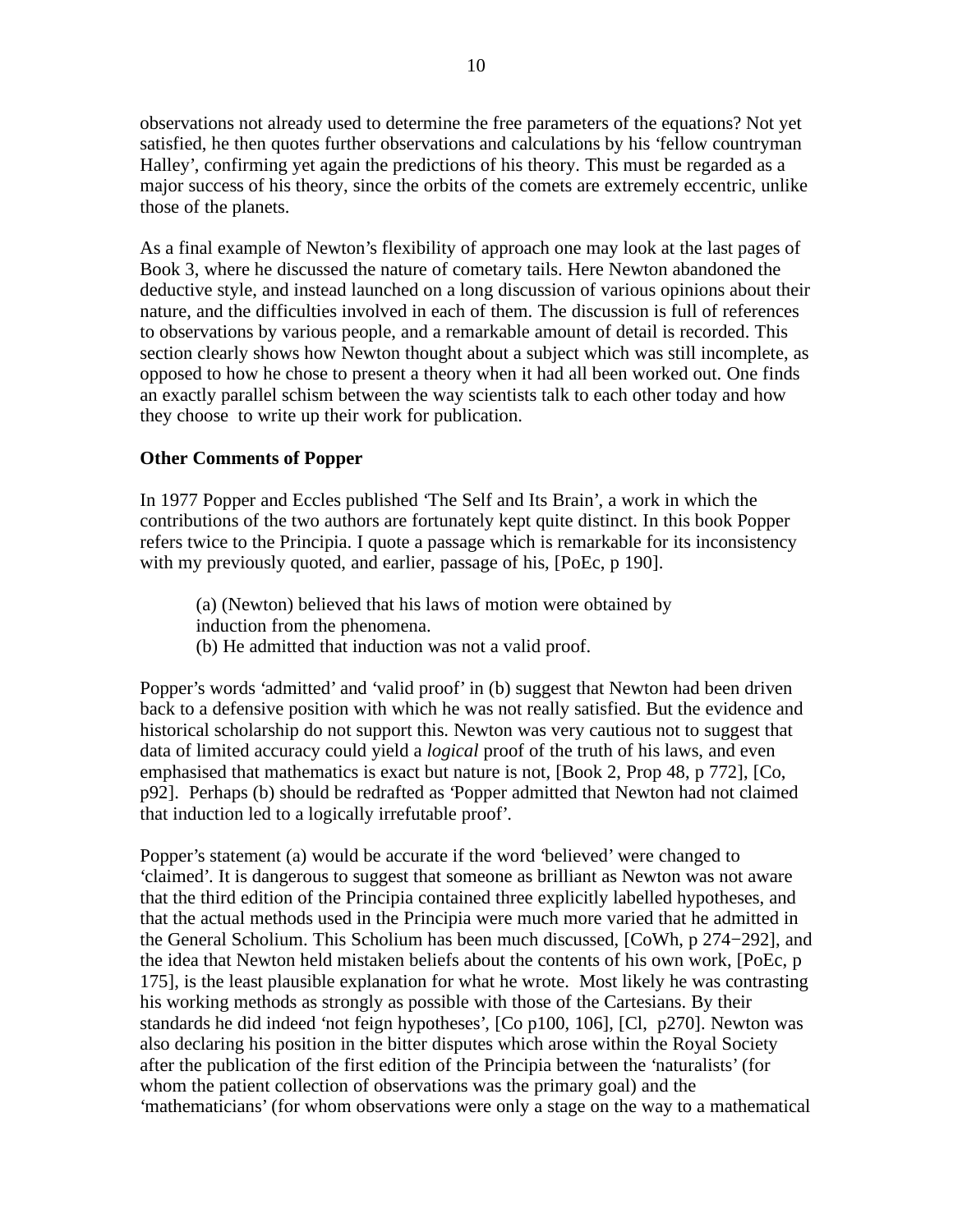theory of the world), [Fe, p 95]. Certainly he was not writing to avoid all possible misinterpretations by nineteenth and twentieth century philosophers of science.

Perhaps the most extensive comments of Popper about the Principia are to be found in 'Realism and the Aim of Science', published in 1983, but written in the 1950s. I reproduce two quotes, [Pop3, p 140, 147].

> For this reason it is impossible to derive Newton's theory from either Galileo's or Kepler's, or both, whether by deduction of by induction. For neither a deductive nor an inductive inference can ever proceed from consistent premises to a conclusion that formally contradicts these premises. I regard this as a very strong argument against inductivism.

> By induction I mean an argument which, given some empirical (singular or particular) premises, leads to a universal conclusion, a universal theory, either with logical certainty, or with 'probability'.

The first passage echoes comments of Duhem, and is discussed in the next section. In the second Popper fails to comment that his meaning is quite different from that of Newton, explained in the latter's Rule 4. It is probable that the meaning Popper gives is that of many twentieth century philosophers, but no modern scientist would accept it for a moment, and nor did Newton. It presents induction as a logical principle (possibly involving some probabilistic component), rather like deduction but involving an extra step which Hume proved to have no logical justification. Popper has no right to criticise Newton for using the word in a different sense, particularly when Newton's use was much more cautious, and free of logical claims.

# **Duhem**

It is impossible to determine all of the sources which might have misled Popper when he was writing about Newton, but it is instructive to compare his views with those of two philosophers of science from early in the twentieth century who would have had access to the same sources: Duhem and Poincare. At that time it had long been considered that Newton's laws were *exactly true*; finite human beings had somehow acquired final knowledge of the laws governing the world. We will consider the reasons for this briefly in the next two sections.

Duhem wrote at some length about what he called the Newtonian method: that of proceeding deductively from established fact to general laws 'without any use having been made of any fictive hypotheses', [Du, p191]. Newton's clear statement that the Sun is mobile and that Kepler's laws were only approximate was represented by Duhem as follows.

That posited, let us follow Newton's reasoning.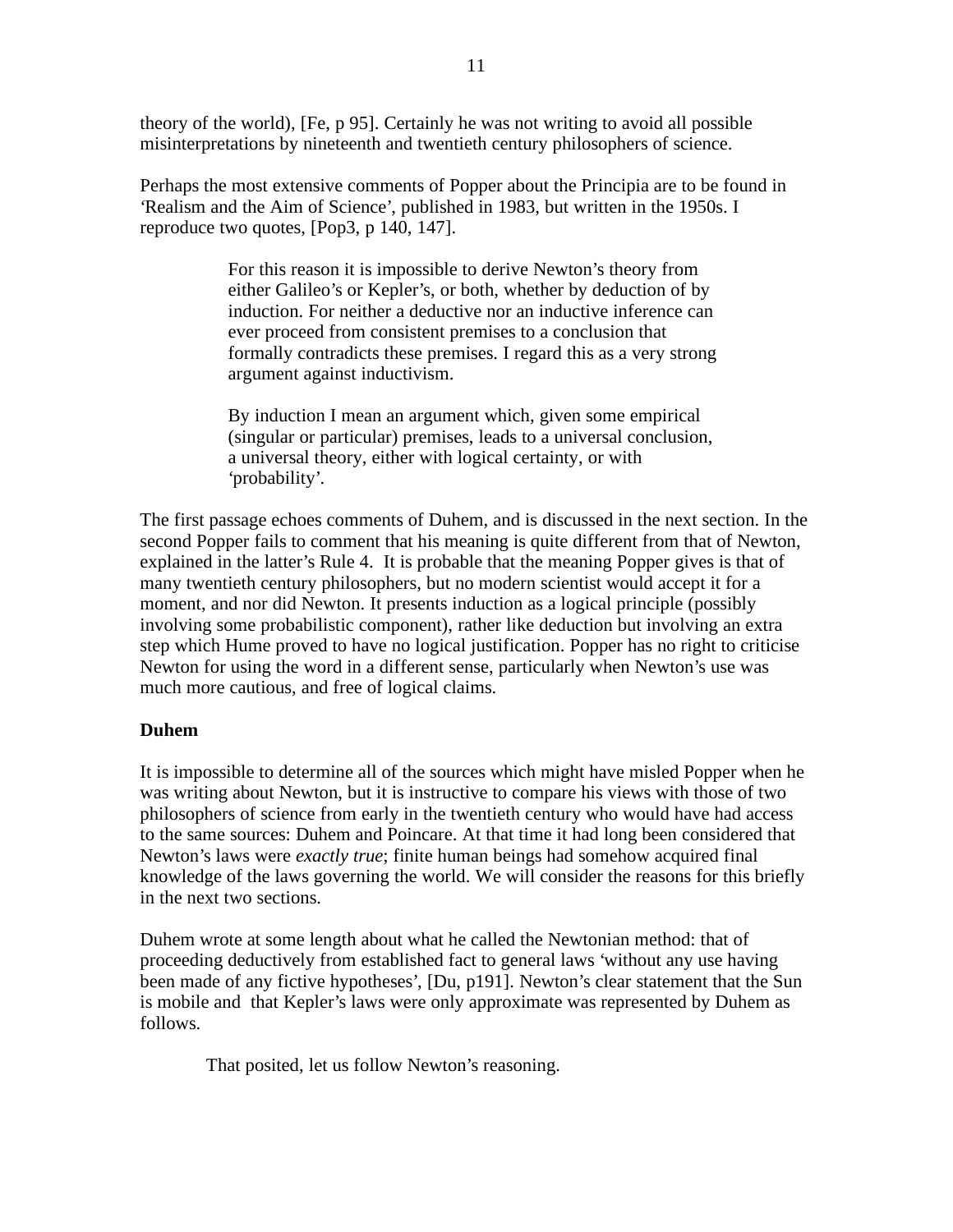Newton first took the sun as the fixed point of reference; he considered the motions affecting the different planets by reference to the sun; he admitted Kepler's laws as governing these motions, and derived the following proposition: if the sun is the point of reference in relation to which all forces are compared, each planet is subjected to a force directed toward the sun, a force proportional to the mass of the planet and to the inverse square of its distance from the sun. Since the latter is taken as the reference point, it is not subject to any force. [Du,  $p192$ ].<sup>7</sup>

The word 'first' above might have two meanings. If it means 'from the very beginning and without reservation' then it is certainly incorrect, as my comments above show. If, however, it means 'as an initial approximation, to be revised subsequently in favour of Newton's own much more accurate theory' then Duhem's further criticisms of Newton become much more difficult to understand. Following the above passage Duhem correctly explained that Kepler's and Newton's laws could not both be exactly true.

if, on the contrary, we admit the absolute exactness of Kepler's laws, we are compelled to reject the proposition on which Newton based his celestial mechanics …Therefore, if the certainty of Newton's theory does not emanate from Kepler's laws, how will this theory prove its validity? It will calculate, with all the high degree of approximation that the constantly perfected methods of algebra involve, the perturbations which at each instant remove every heavenly body from the orbit assigned to it by Kepler's laws; then it will compare the calculated perturbations with the perturbations observed by means of the most precise instruments and the most scrupulous methods. [Du, p193]

This passage cannot correctly be directed against Newton, who fully recognised that Kepler's laws were only approximately true. In Proposition 12 of Book 3 Newton wrote that the Sun is not fixed, but must move appreciably as it orbits around the common centre of mass of the entire solar system. Following Propositions 12 and 13 he even estimated the magnitude of this movement. He also discussed corrections to Kepler's laws due to the gravitational forces of Jupiter and Saturn on each other [CoWh, p817 and 818], and claimed that such effects had been observed by astronomers.<sup>8</sup> Nor did Newton rely exclusively upon Kepler's laws: his sharpest test of the truth of the inverse square law for the planets depended on the measurement of the positions of the apsides.

Not only did Newton not consider Kepler's laws to be exact, but, at the time Duhem wrote, nobody else had thought this for more than a hundred years. By and large Duhem came to reasonable conclusions concerning the status of Newton's theory, but he could have done so much more easily by referring directly to what Newton himself wrote in the main body of the Principia. He was, in fact, criticizing Newton the myth rather than Newton the man.

<sup>&</sup>lt;sup>7</sup> The Aim and Structure of Physical Theory' was originally published in French in 1914.

<sup>&</sup>lt;sup>8</sup> Unfortunately it now appears that this could not have been correct, since the effect is much smaller than any instruments could have detected at that time, [CoWh, p206−217]. Chandrasekhar tactfully fails to mention this section of Principia, [Ch, p 379].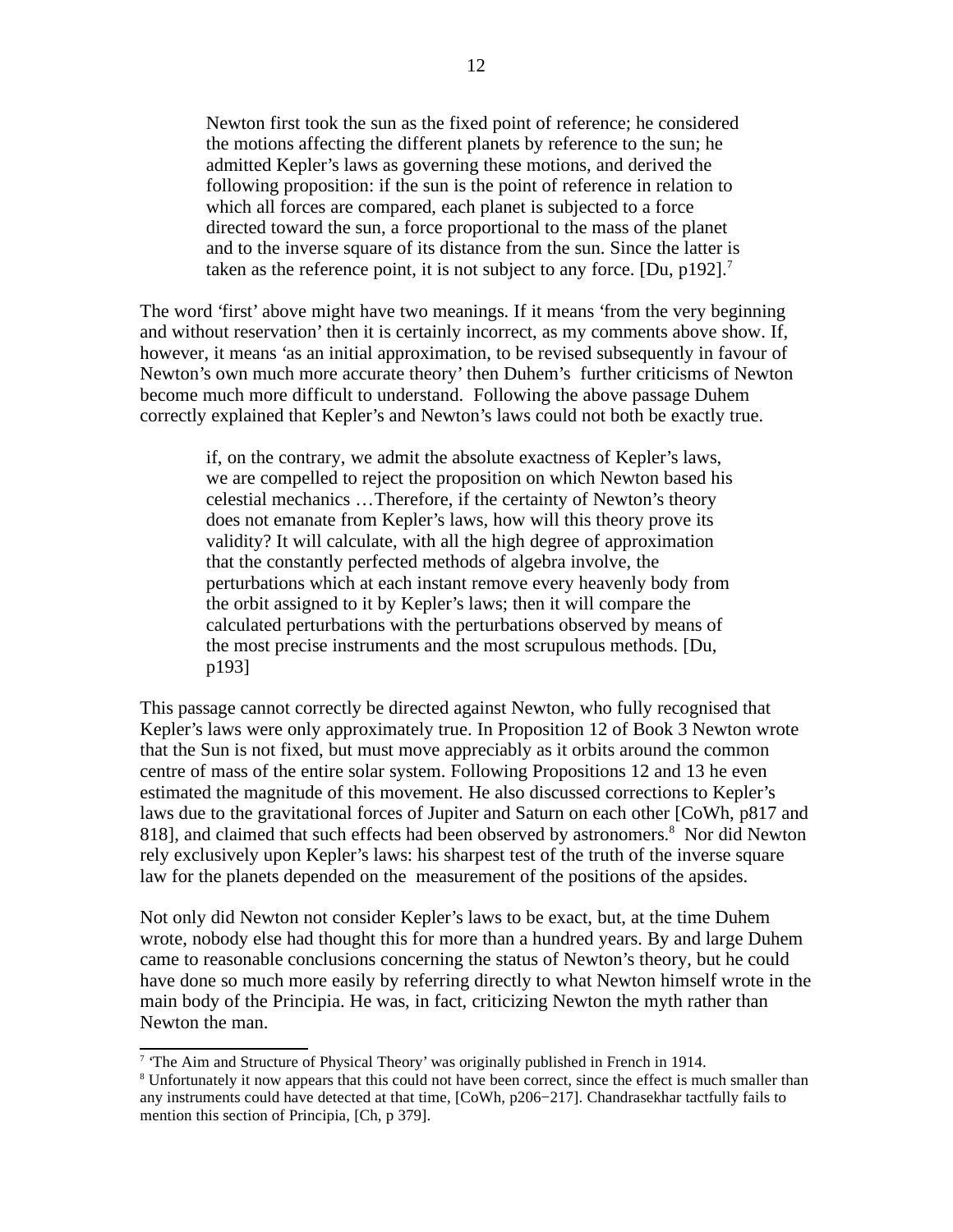#### **Poincare**

Even in the third edition of the Principia there is an unfortunate Hypothesis 1 which declares that the centre of the world (i.e. the centre of mass of the solar system) is at rest, in line with his belief in the existence of absolute space, [CoWh, p 816, 231]. Newton discussed the difference between absolute and relative space at some length. The famous astrophysicist Chandrasekhar supported the modern view that choosing the centre of mass of the solar system to be the origin is just a convenient convention, and suggested that Newton may have retained the word 'hypothesis'; in error, [Ch, p 377]. But there is little to support this interpretation, and it seems likely that Newton's belief in absolute space was genuine, [CoWh, p 107]. It may possibly have had religious overtones.

In his book 'Science and Hypothesis' Poincare made clear how strongly he disagreed with this concept of absolute space, [Poi, p 114]. In fact at that time (1902) he was struggling towards a theory of relativity, as of course was Einstein. I am, however, not concerned with Poincare's scientific beliefs, which changed sharply between 1902 and 1905, but what he had to say about the Newtonian myth. Unfortunately his books concentrate heavily on nineteenth century mathematics and physics, and one has to look carefully for hints of his attitudes towards Newton. Even when he criticises the idea of 'constructing the world with the aid of the smallest possible amount of material borrowed from experiment', [Poi, p xxii], he did not mention Newton, but 'many men of science a hundred years ago'; in fact the quotation is a paraphrase of a statement which Laplace made in the preface to his Celestial Mechanics'; see below. As a major contributor to the development of mechanics, it is not surprising that the few historical comments which Poincare made were much better informed than those previously mentioned. One fascinating passage throws substantial light on how the myths were sustained.

The English teach mechanics as an experimental science; on the Continent it is taught always more or less as a deductive and *a priori* science. The English are right, no doubt. How is it that the other method has been persisted in for so long; how is it that Continental scientists who have tried to escape from the practice of their predecessors have in most cases been unsuccessful? On the other hand, if the principles of mechanics are only of experimental origin, are they not merely approximate and provisory? May we not some day be compelled by new experiments to modify of even abandon them? These are the questions which naturally arise, and the difficulty of solution is largely due to the fact that treatises on mechanics do not clearly distinguish between what is experiment, what is mathematical reasoning, what is convention and what is hypothesis. [Poi, p 89].

These criticisms of the post−Newtonian scientific community were echoed by Einstein, writing in Die Naturwissenschaften on the two hundredth anniversary of Newton's death, 1927.

Newton's fundamental principles were so satisfactory from the logical point of view that the impetus to overhaul them could only spring from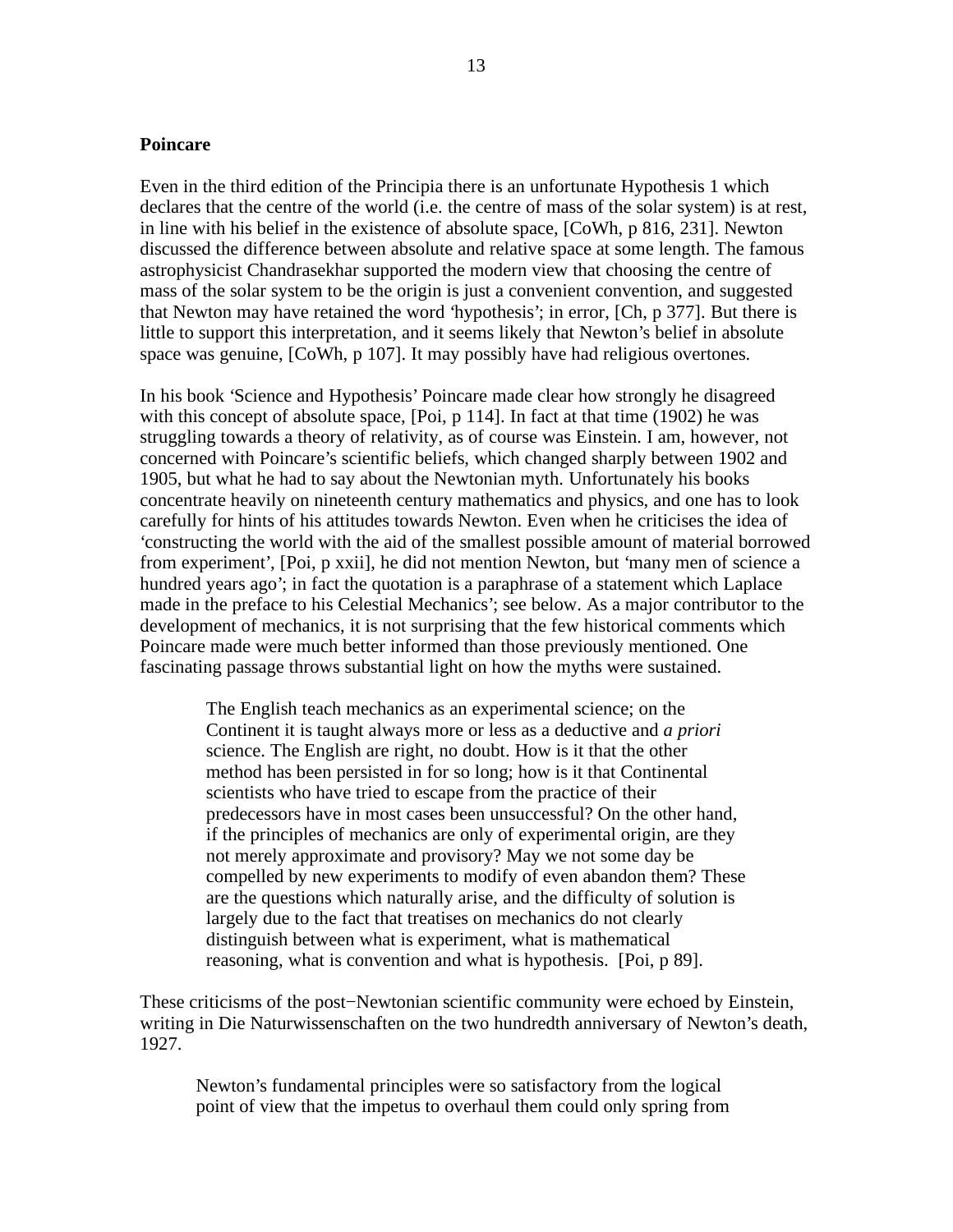the demands of empirical fact. Before I go into this I must emphasize that Newton himself was better aware of the weaknesses inherent in his intellectual edifice than the generations of learned scientists who followed him. This fact has always aroused my deep admiration …

### **Laplace**

The myth that Newton derived his inverse square law of gravitation from the ellipticity of the planetary orbits may derive from the fact that this was exactly what Laplace did do in his 'Celestial Mechanics', [Lap1, p239]. 9 In four massive tomes, written between 1798 and 1827, Laplace set himself the task of reworking Newton's theory making systematic use of the calculus and taking advantage of the much more accurate astronomical data then available. By the time he wrote, the truth of Newton's laws was not in doubt, so he abbreviated the proof of Newton's inverse square law as far as he could in order to spend his time calculating detailed corrections to the planetary orbits. In his Preface to Volume 1 he wrote 'It is very important to reject every empirical process, and to complete the analysis, so that it shall not be necessary to derive from observations any but indispensible data.' True to his intentions, the tomes are full of detailed and forbidding calculations, with a minimum of references to the real world. The following text, [Lap1, p 256], is one of the rare concessions which he makes to the limitations of the deductive method.

> We have shown that this law follows the inverse ratio of distances. It is true, that this ratio was deduced from the supposition of a perfect elliptical motion, which does not rigorously accord with the observed motions of the heavenly bodies. But we ought to consider that the most simple laws should always be preferred, until we are compelled by observation to abandon them. It is natural at first to suppose that the law of gravitation is inversely as a power of the distance; and we find by calculation that the slightest difference between this power and the square would become extremely sensible in the position of the perihelia of the planetary orbits, in which, however, no motions have been discovered by observation, except such as are very small, the cause of which will be explained hereafter. In general we shall see, in the course of this work, that the law of gravitation, in the inverse square of the distances, represents with the greatest precision, all the known inequalities of the motions of the heavenly bodies; and this accordance, taken in connexion with the simplicity of the law, authorises the belief that it is rigorously the law of nature.

Without in any way detracting from Laplace's greatness, one has to admit that the Principia reveals the underlying physics more clearly, and that Newton grappled much more openly and thoroughly with the limitations of the scientific method. In the last

<sup>&</sup>lt;sup>9</sup> He had some justification for doing this, since by his time much more data relating to the highly elliptical orbits of the comets existed; he frequently referred to the planets and comets as a single group of entities.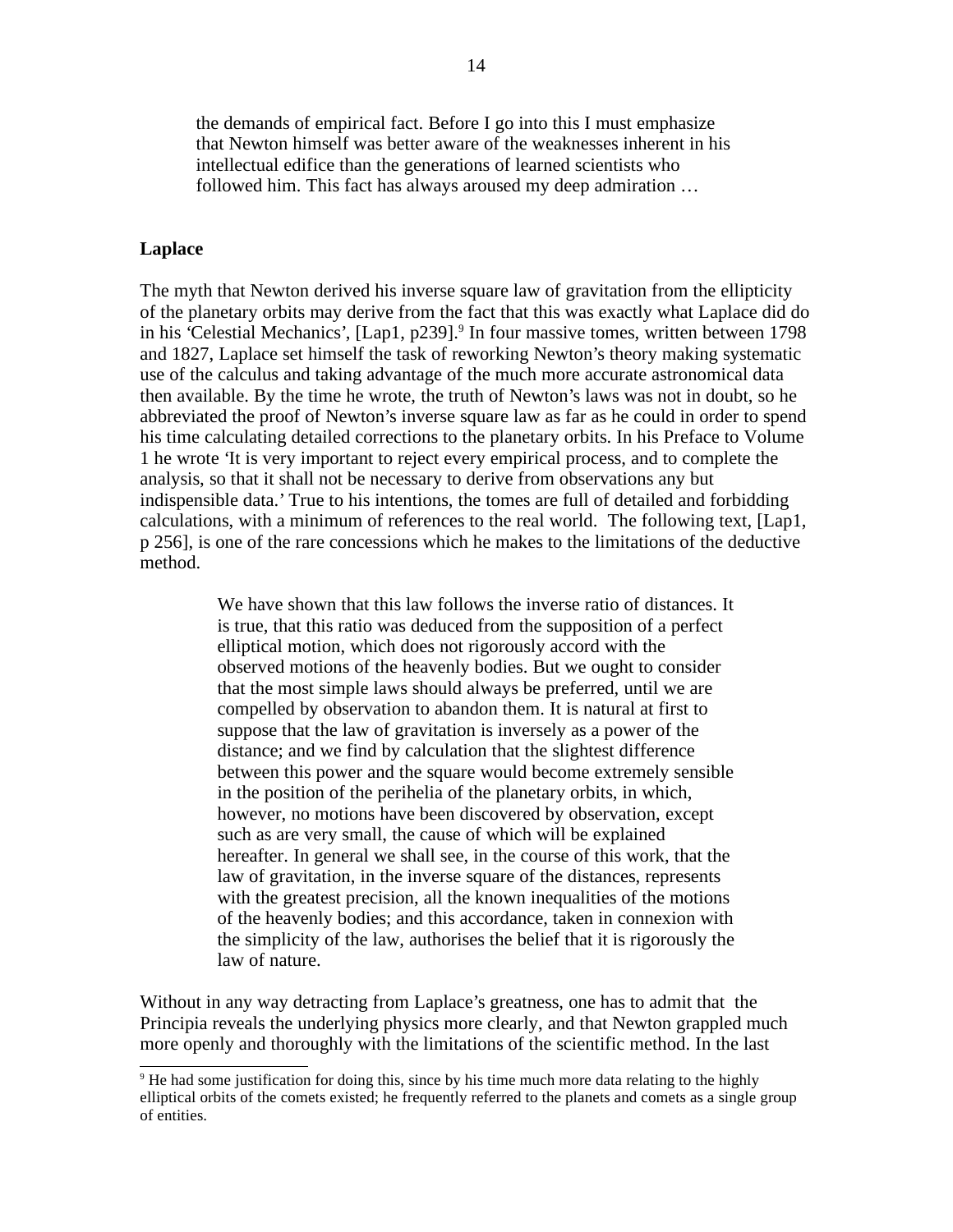sentence Laplace seems to be taking a different position from Newton in one important respect. Namely he considered that a theory *may be justified as a whole*, that is in terms of its overall agreement with observations, and that one does not need to verify each law separately. He did not however, claim that the tests logically proved the truth of the theory, but only that they authorised such a belief.

In addition Laplace was responsible for the following famous passage, written in a passage arguing that randomness appears in our description of events solely as a result of our ignorance of the relevant laws or data.

An intellect which at any given moment knew all the forces that animate Nature and the mutual positions of the beings that comprise it, if this intellect were vast enough to submit its data to analysis, could condense into a single formula the movement of the greatest bodies of the universe and that of the lightest atom: for such an intellect nothing could be uncertain; and the future just like the past would be present before our eyes. [Lap2]

This Laplacian determinism was sometimes incorrectly called Newtonian determinism, and the phrase 'forces which animate Nature' was taken to be a reference to Newton's laws of motion. I do not wish to get involved in an analysis of Laplace's *thoughts* here, but Laplace was aware of the existence of electricity, magnetism and chemistry, even though they were hardly understood at that time, and it must have been clear that any final laws of the universe would have to take them into account. Nevertheless, this statement of Laplace certainly contributed to the nineteenth century view that Newton's laws were exact and fully explained the motion of bodies.

#### **Conclusions**

We conclude from our discussion that Popper, like many others of his generation, had not read the Principia sufficiently carefully and was misled by the myths which surrounded it. In spite of what he wrote in the introductory sections to the Principia, Newton followed a wide variety of different methods, as seemed appropriate in the circumstances. Sometimes he formulated alternative hypotheses which he then tested against the evidence, and sometimes he even based his arguments on thought experiments. The technical difficulty of the Principia, combined with its stunning predictive success for over two centuries, led people to idealize the process which led to his discovery of the law of gravitation. This was partly a result of Newton's own propaganda, but just as much a result of the increasing adulation which he received as his theory kept on delivering accurate predictions. Perhaps we can at last realize that Newton was greater than some of his twentieth century philosophical critics have allowed him to be, and that his scientific philosophy can hardly be faulted even by today's standards.

#### **Acknowledgements**

I should like to thank S Gattei, J Gray, A Hinz, D W Miller, P T Saunders and J Worrall for helpful advice.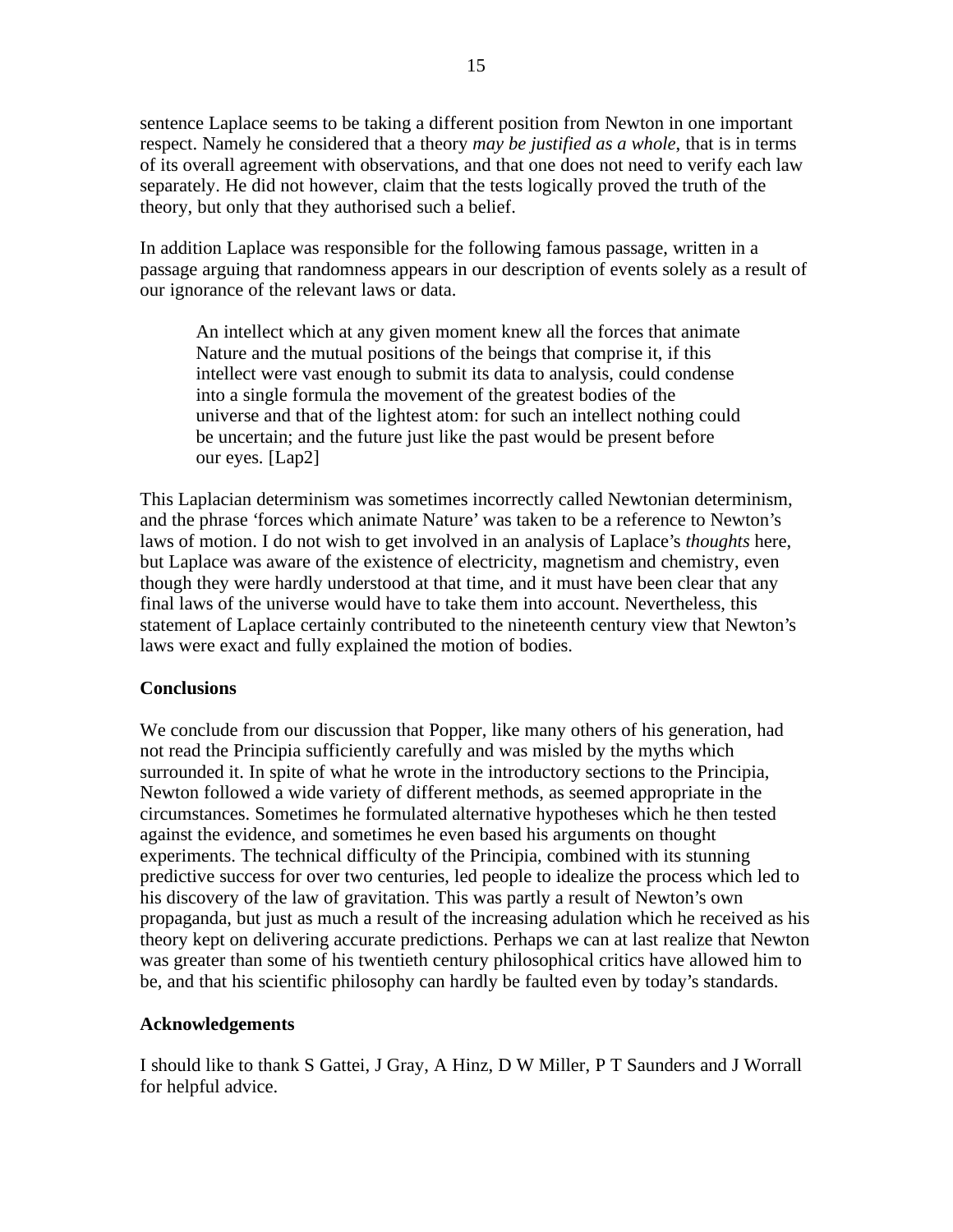## **References**

[Ch] Chandrasekhar S: Newton's *Principia* for the Common Reader. Clarendon Press, Oxford, 1995.

[Cl] Clarke D M: Descartes' Philosophy of Science and the Scientific Revolution. Ch 9 in 'The Cambridge Companion to Descartes', ed. J Cottingham, Camb. Univ. Press, Cambridge, 1992.

[Co] Cohen I B: The Newtonian Revolution. Cambridge Univ. Press, Cambridge, 1980.

[CoWh] Cohen I B, Whitman A: Isaac Newton, The Principia. A New Translation, Preceded by a Guide. Univ. of California Press, Berkeley, CA, 1999.

[Du] Duhem: The Aim and Structure of Physical Theory. Atheneum, New York, 1981.

[Fe] Feingold M: Mathematicians and naturalists: Sir Isaac Newton and the Royal Society. Chapter 4 in 'Isaac Newton's Natural Philosophy', eds. J Z Buchwald, I B Cohen, MIT Press, Cambridge, MA, 2001.

[Lap1] Laplace, Marquis de: Celestial Mechanics, Volume 1. Transl. by N Bowditch, Chelsea Publ. Co., Bronx, N Y, 1966.

[Lap2] Laplace: Philosophical Essay on Probabilities, 1814.

[Ma] Mamiani M: To twist the meaning: Newton's *Regulae Philosophandi* revisited. Chapter 1 in 'Isaac Newton's Natural Philosophy', eds. J Z Buchwald, I B Cohen, MIT Press, Cambridge, MA, 2001.

[Nor] Norton J D: Eliminative induction as a method of discovery: how Einstein discovered general relativity. pp 29−69 in 'The Creation of Ideas in Physics', Klouwer Acad. Publ., 1995.

[Poi] Poincare H: Science and Hypothesis. Dover Publ. Inc, New York, 1952.

[Pop1] Popper K R: The Logic of Scientific Discovery. Hutchinson and Co., London, 1959.

[Pop2] Popper K R: Conjectures and Refutations, the Growth of Scientific Knowledge. Routledge, London, 1991.

[Pop3] Popper K R: Realism and the Aim of Science. Hutchinson, London, 1983.

[PoEc] Popper K R, Eccles J C: The Self and Its Brain. Springer−Verlag, Berlin, 1977.